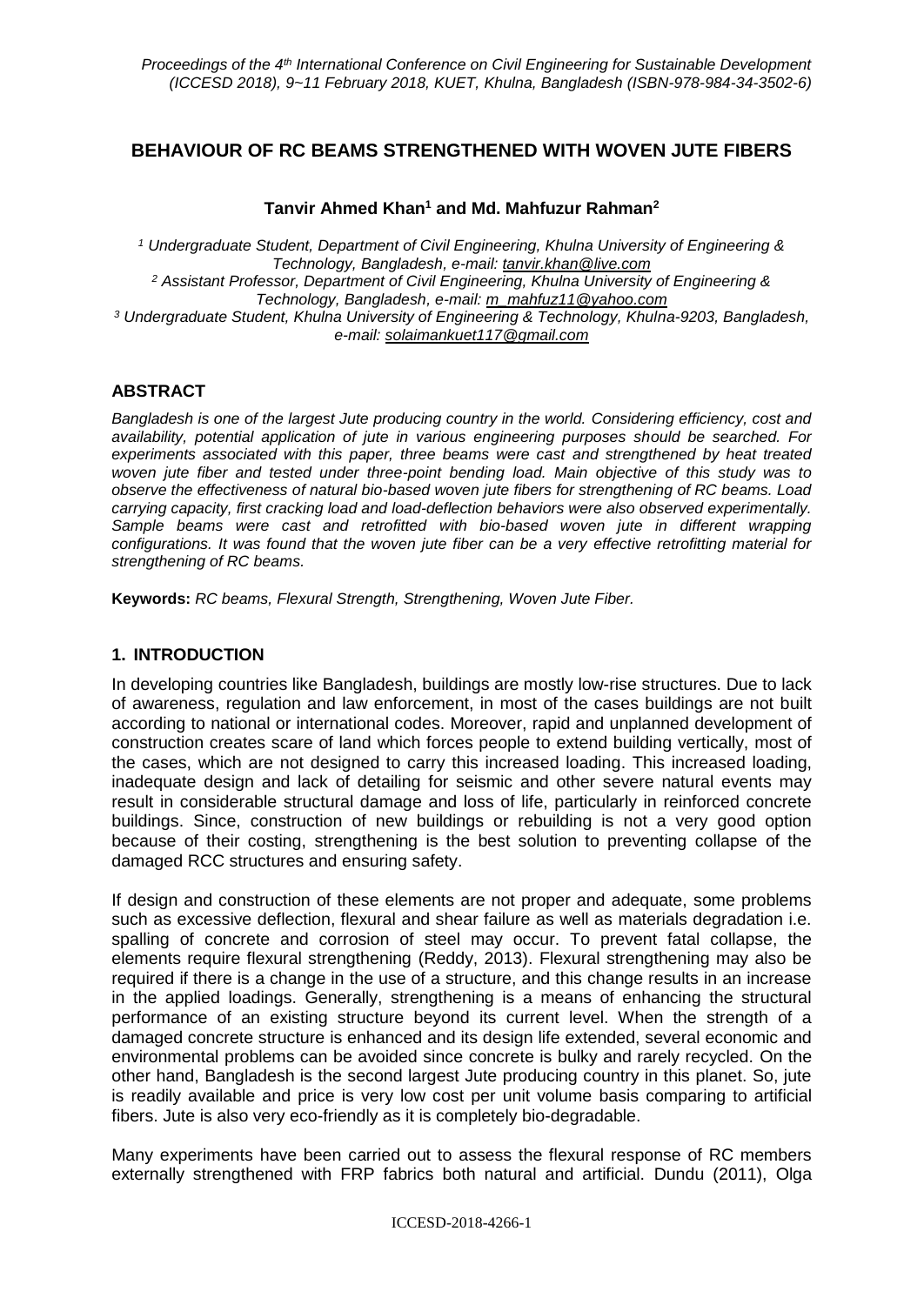Oronthalyova & Olga Koron (2005), T. Munikenche Gowda (1999) and many others conducted experiments on carbon fiber reinforced polymer (CFRP), Glass fiber reinforced polymer and other artificial polymer wrapping strengthening, and found them very impressive. On the other hand, Andressa Cecília Milanese (2011) did their research on mechanical behavior of natural fiber composites. Experimental results showed a higher tensile strength for these natural fibers. Parthraj R. Puranik (2014) did research on use of Woven Fabrics for strengthening of RC beams. Finding of the experiment was that double wrapping does increase ultimate load bearing capacity as expected, because of increase in fabric stiffness around the beam limits deflection of beam. Jochen Gassan (1999) investigated on improving the mechanical properties of jute/epoxy composites by alkali treatment. A comparison with comparable glass-fiber/epoxy composites showed that the Young's moduli of composites with NaOH-treated and untreated jute fibers were respectively, approximately 30% and 50% lower. T. Munikenche Gowda (1999) conducted experiment for evaluation of the mechanical properties- modulus, Poisson's ratio and strength of woven jute fabric-reinforced composites. From this experiment, it was found that the mechanical properties of jute composites do not have strengths like those of artificial composites but they do have better strengths than wood and some plastics composites. Therefore, these composites could be considered for future materials use. Since the reinforcing material is eco-friendly, non-toxic, non-health hazardous, low in cost. Tara Sen (2013) researched on pretreatment of woven jute FRP Composites as well as their use in strengthening of reinforced concrete beams in flexure. The study concludes that woven jute FRP is a suitable material which can be used for flexural upgradation of reinforced concrete beams. John Summerscales (2010) reviewed on bast fibers and their composites. S.V. Joshi (2004) conducted their experiment on the environmental impact of natural fibers on environment and compared it with other artificial fibers like glass fiber composites. The future of natural fiber composites predicted to be better as they are more affordable, lightweight and eco-friendly to glass and carbon fiber composites. Alva Peled (2000) experimented on geometrical characteristics and efficiency of textile fabrics for reinforcing cement composites. The improved bonding in low modulus yarn was found to be mainly the result of the special shape of the yarn induced by the fabric. When the strength of a concrete structure is enhanced and its design life extended, several economic and environmental problems can be avoided since concrete is bulky and rarely recycled (Dundu, 2011).

Carbon Fiber Reinforced polymer (CFRP) and Glass fibre Reinforced Polymer(GFRP) are two popular artificial materials used for strengthening beams by wrapping. A comparison of cost and relative strengthening among GFRP and CFRP (Reddy, 2013) and woven jute fiber, is presented in Table 1.

| <b>Materials</b>                 | Woven Jute Fiber | <b>GFRP</b> | <b>CFRP</b> |
|----------------------------------|------------------|-------------|-------------|
| Relative Cost (considering woven |                  |             |             |
| jute fiber as $1/ft^2$           |                  |             |             |
| Increment of Strength (%)        | 40               | 125         | 150         |

Table 1: Comparison of Woven Jute Fiber with CFRP and GFRP (Reddy, 2013)

So, Fiber Reinforced Polymer composite materials offers an attractive method to any other strengthening and retrofitting technique in the field of repair and strengthening of concrete elements. Most used fibers, which are used for the strengthening of concrete structures are artificial fibers which are carbon, glass, and aramid, etc. However, the cost of those synthetic fibers is very high. Natural fibers like jute has several mechanical properties, such as, it have high specific stiffness and strength, a good fiber aspect ratio and they are readily available from natural sources. By some treatment properties like flexural strength and tensile strength of jute fiber caul be enhanced. It is realistic to expect that there will be existing cracks in the reinforced concrete element prior to the application of any strengthening method. In this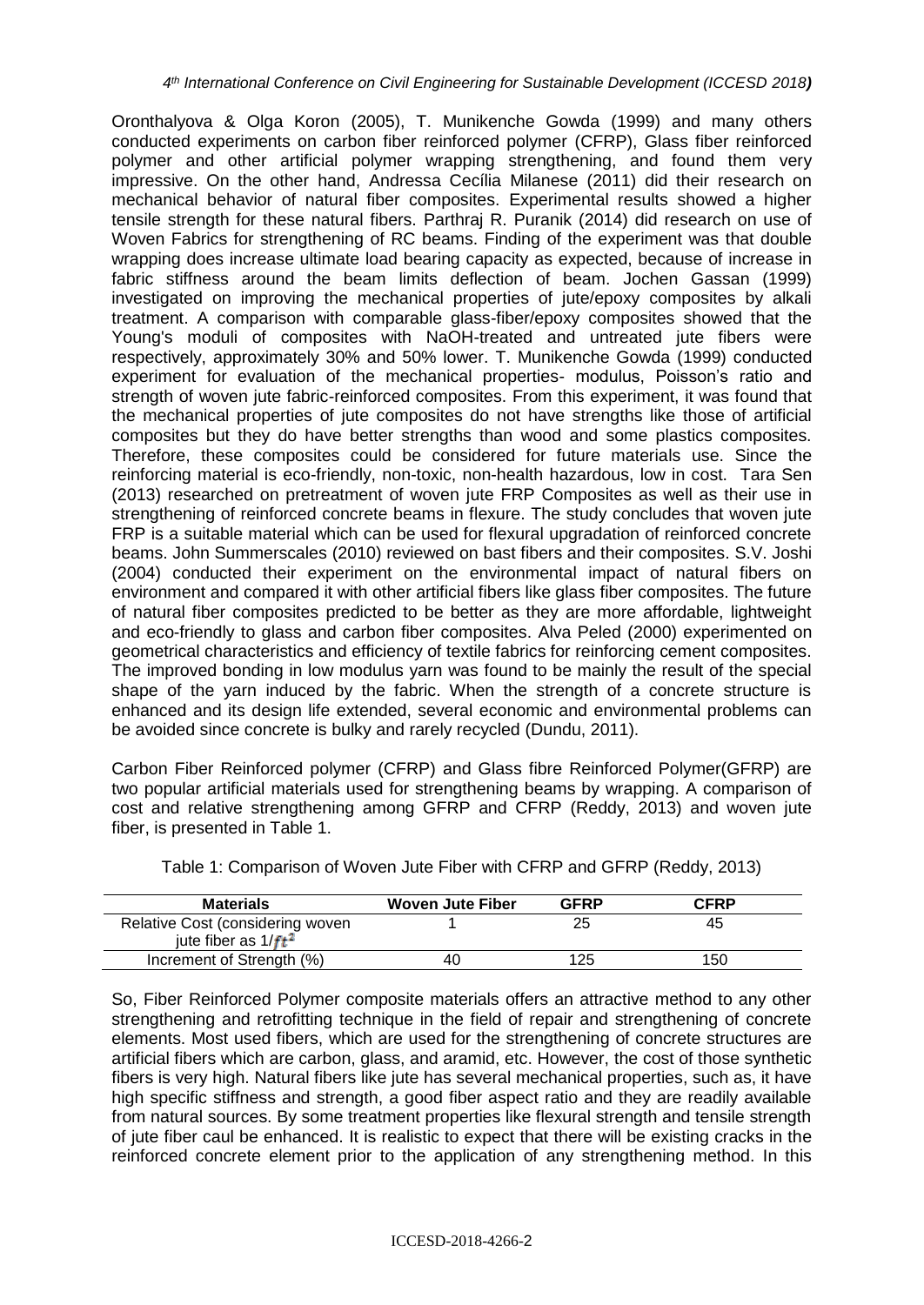*4 th International Conference on Civil Engineering for Sustainable Development (ICCESD 2018)*

context, the influence of the presence as well as the orientation of woven jute on cracked RC beams is investigated in this paper.

### **2. METHODOLOGY**

### **2.1 Geometry of specimens**

Three identical reinforced concrete beams were cast from same batch of concrete at the same time. The first one was considered as reference beam (RB) and other two were strengthened by wrapping partially and fully with woven jute fiber and denoted as SW and FW, respectively. The cross-section of beams was 4″×6″ and the length was 5′ as summarized in Table 2.

| <b>Beam</b> | <b>Specification</b> | Cross-<br><b>Section</b><br>(in×in) | Length<br>(f <sup>t</sup> ) | <b>Effective</b><br>Length<br>(ft) | <b>Thickness</b><br>of Wrap<br>(mm) | Wrap<br>Configuration |
|-------------|----------------------|-------------------------------------|-----------------------------|------------------------------------|-------------------------------------|-----------------------|
| <b>RB</b>   | Reference<br>Beam    | $4\times 6$                         |                             | 4.5                                |                                     | Unwrapped             |
| <b>SW</b>   | Strip Wrapped        | $4\times 6$                         |                             | 4.5                                |                                     | Strips of 6 inch      |
| FW          | Fully Wrapped        | $4\times 6$                         |                             | 4.5                                |                                     | Fully wrapped         |

Table 2 : Geometry of reinforced concrete beams

2 nos. 10 mm diameter mild steel deformed bar was used as tensile and compression reinforcement and 8 mm diameter stirrup was used @12inch c/c with 0.5 inch clear cover, as shown in Figure 1.



Figure 1 : Detailing of beams

### **2.2 Properties of Jute Fiber**

The jute fabric was collected locally and all other chemicals used for the fabrication of the natural jute fiber textile composite such epoxy adhesive which consists of Part A epoxy resin, and Part B hardener were obtained from local market of Khulna, Bangladesh.

### **2.2.1 Pre-treatment of Jute Fiber**

The mechanical treatment in the form of heat treatment was carried out. Jute fabric mats were cut into the size as required for tensile strength test as per ASTM D 638- 03, for the natural fiber woven mats. These woven fiber mats were then placed into the oven at 50˚C for 48 hours. After that the samples were kept in an air tight chamber so that atmospheric moisture could not be absorbed by these samples.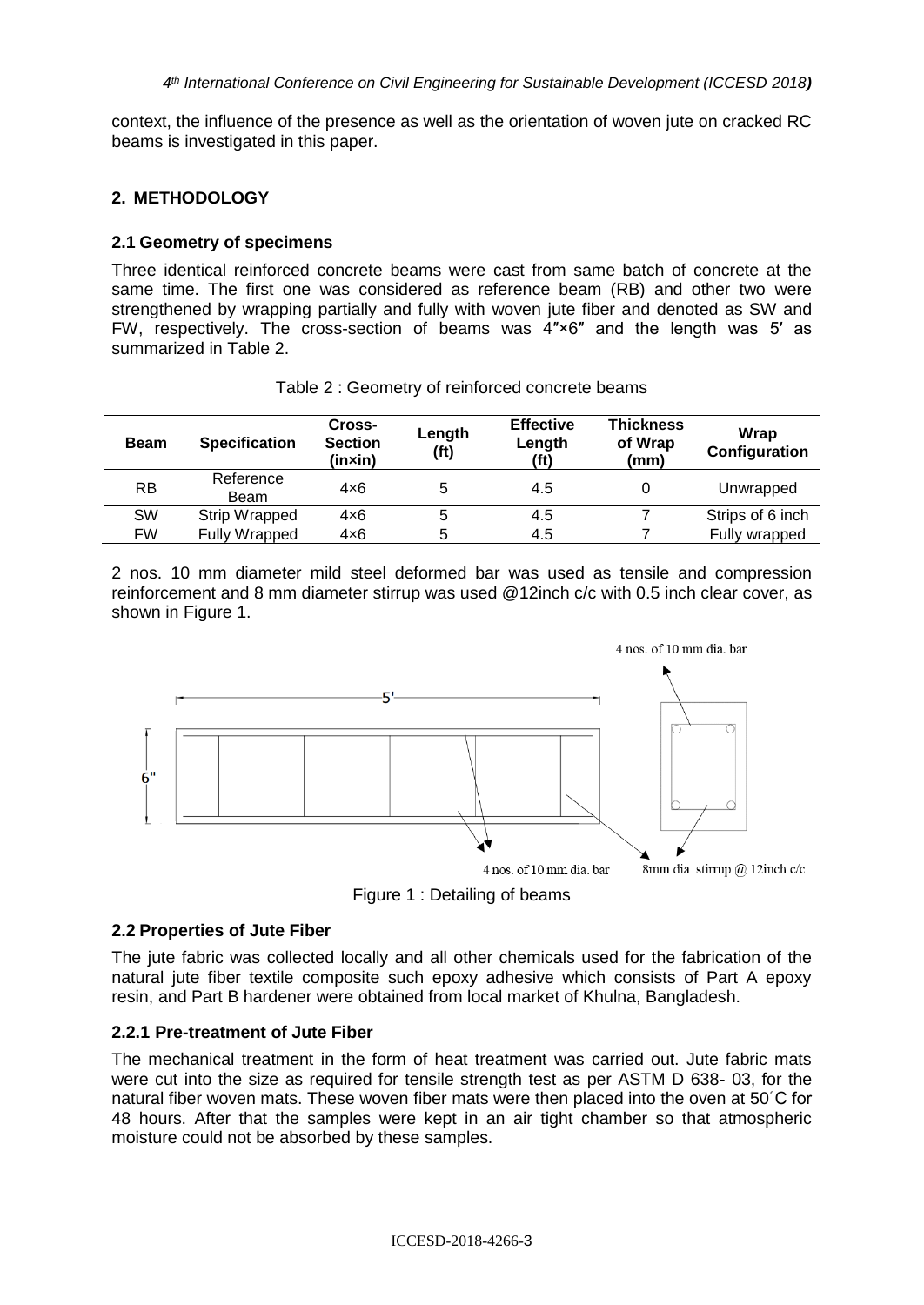Basically, when the fibers are exposed to atmosphere, it results in the absorption of moisture. This moisture which gets accumulated in the fiber which is required to be eliminated. This elimination of the moisture from the fibers was attained by the process of heat treatment. Heat treated composites of natural fabrics or mats have shown a higher strength than untreated composites of natural fiber fabrics or mats. The effect of elevated temperature conditioning can be described as a threefold effect on the cellulosic fibers of jute. Firstly, the modification of cellulosic structure by enhanced cross-linking. Secondly, increased amount of crystallinity in the fibers and thirdly, by de-moisturization, which improves adhesion between fibers and natural rubber backing. (Tara Sen, 2013)

Thermal treatment also results in moisture loss of the fabric thereby enhancing the extent of bonding between fabric and the natural rubber backing. As we know that de-moisturization plays a vital role in enhancing mechanical properties, the overall properties of composites prepared with high temperature conditioned woven jute are better than the composites prepared with untreated ones of the same woven fibers of jute. (T. Munikenche Gowda, 1999)

Another important aspect for thermal conditioning is that the fibers are exposed to atmosphere during manufacturing, processing, transporting, etc. which results in the absorption of moisture by the fibers from the environment. This moisture which gets accumulated in the fibers also requires to be eliminated, and can be attained by the process of thermal conditioning. (Jochen Gassan, 1999)

### **2.2.2 Tensile Test of Jute Fiber**

In order to conduct the tensile tests, it was necessary to prepare the coupon samples. The samples were cut to proper size according to ASTM D 638-03. All the specimens were cut to standard length 165 mm and gauge length 50 mm as shown in figure 2(a). The thickness of the jute fiber composite was 7mm.

For tensile strength test a Universal Testing Machine (UTM) was used. This machine is able to apply tensile loads as shown in Figure 2(b). Specimens were placed in Universal Testing Machine and pulled out until its failure.







# **2.2.3 Tensile Test Result of Jute Fiber**

Table 3 shows the tensile test results of jute fiber composite and Figure 3 illustrates their stress-strain curves. Table 3 show the values of strength, elongation percentage and maximum deformation of jute fiber composites and their average values respectively.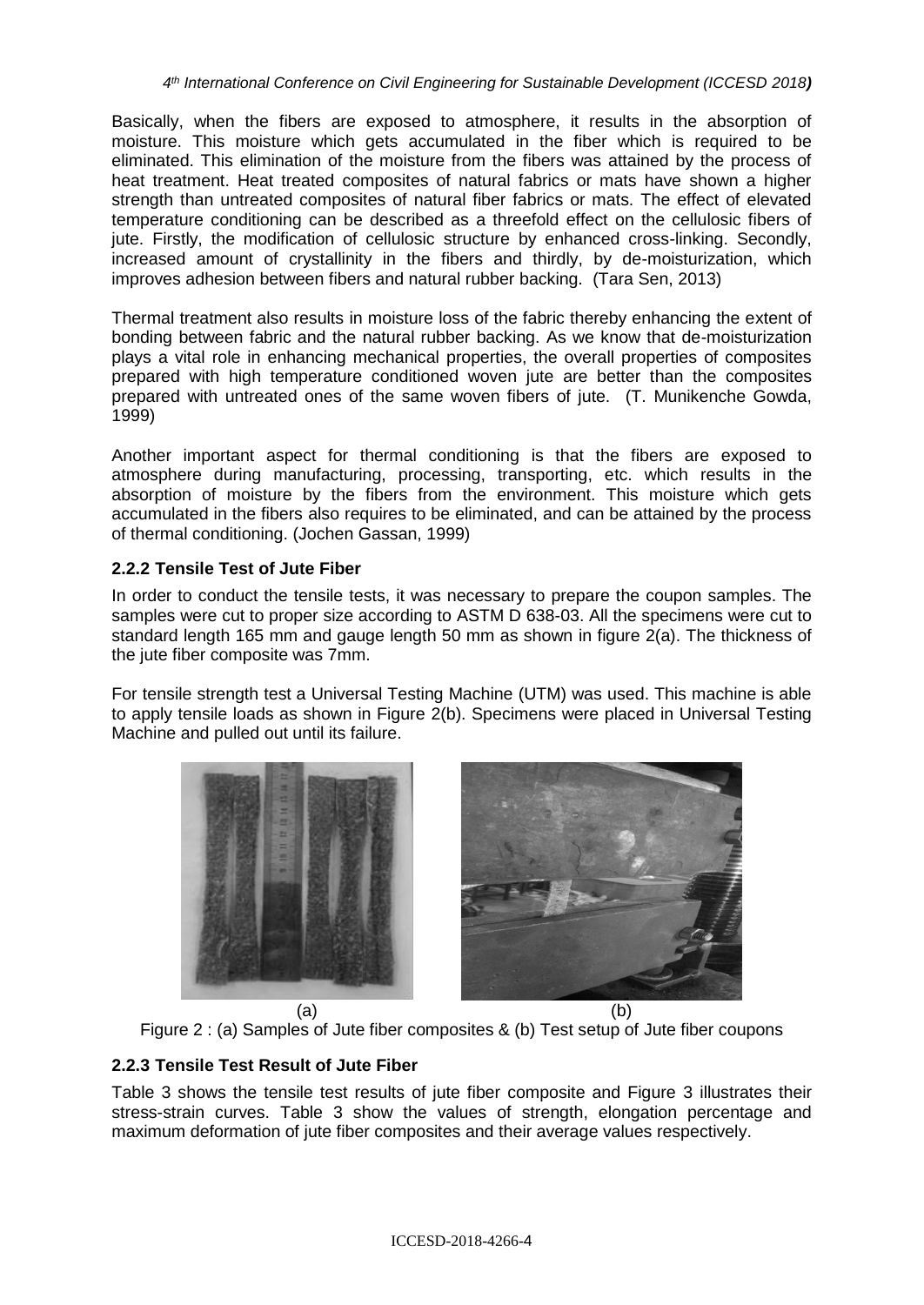

Table 3 : Tensile Test results of Jute Fiber Composite

Figure 3 : Average Stress-strain curve of jute fiber composite

#### **2.3 Other materials**

Mechanical properties of materials used for the experiment was evaluated before casting of beams and are given in the Table 4 below.

| <b>Material</b>                  | <b>Test Name</b>                           | <b>Results</b>         | <b>Test Method</b> |
|----------------------------------|--------------------------------------------|------------------------|--------------------|
|                                  | Specific gravity                           | 1.86                   | ASTM C127          |
|                                  | Absorption                                 | 11.26%                 | ASTM C127          |
| coarse aggregate                 | unit weight                                | 1148 kg/m <sup>3</sup> | <b>ASTM C29</b>    |
|                                  | Specific gravity                           | 1.81                   | ASTM C128          |
|                                  | Absorption                                 | 10.85%                 | ASTM C128          |
| Fine Aggregate                   | Fineness modulus<br>(FM)                   | 1.92                   | ASTM C136          |
|                                  | Unit weight                                | 1021 kg/m <sup>3</sup> | <b>ASTM C29</b>    |
|                                  | normal consistency                         | 28.5%                  | ASTM C187          |
| <b>Binder</b>                    | initial setting time                       | 145 minutes            | ASTM C191          |
|                                  | final setting time                         | 270 minutes            | ASTM C191          |
| Concrete                         | <b>Compressive Strength</b><br>of Concrete | 17.48 MPa              | ASTM C39           |
| <b>Main Steel</b><br>$10$ (mm)   | <b>Tensile Strength</b>                    | 68273 psi              | ASTM A370          |
| <b>Stirrup Steel</b><br>$8$ (mm) | <b>Tensile Strength</b>                    | 66455 psi              | ASTM A370          |

|  |  |  | Table 4 : Material properties |
|--|--|--|-------------------------------|
|--|--|--|-------------------------------|

### **3. EXPERIMENTAL PROGRAM**

All sample beams were cast on same day from same batch of concrete. The concrete mixing ratio was 1 (cement): 2 (fine aggregate): 4 (coarse aggregate) by weight with a water to cement ratio of 0.46 by weight. After casting, all beams were immersed into water and allowed for curing for 7 days.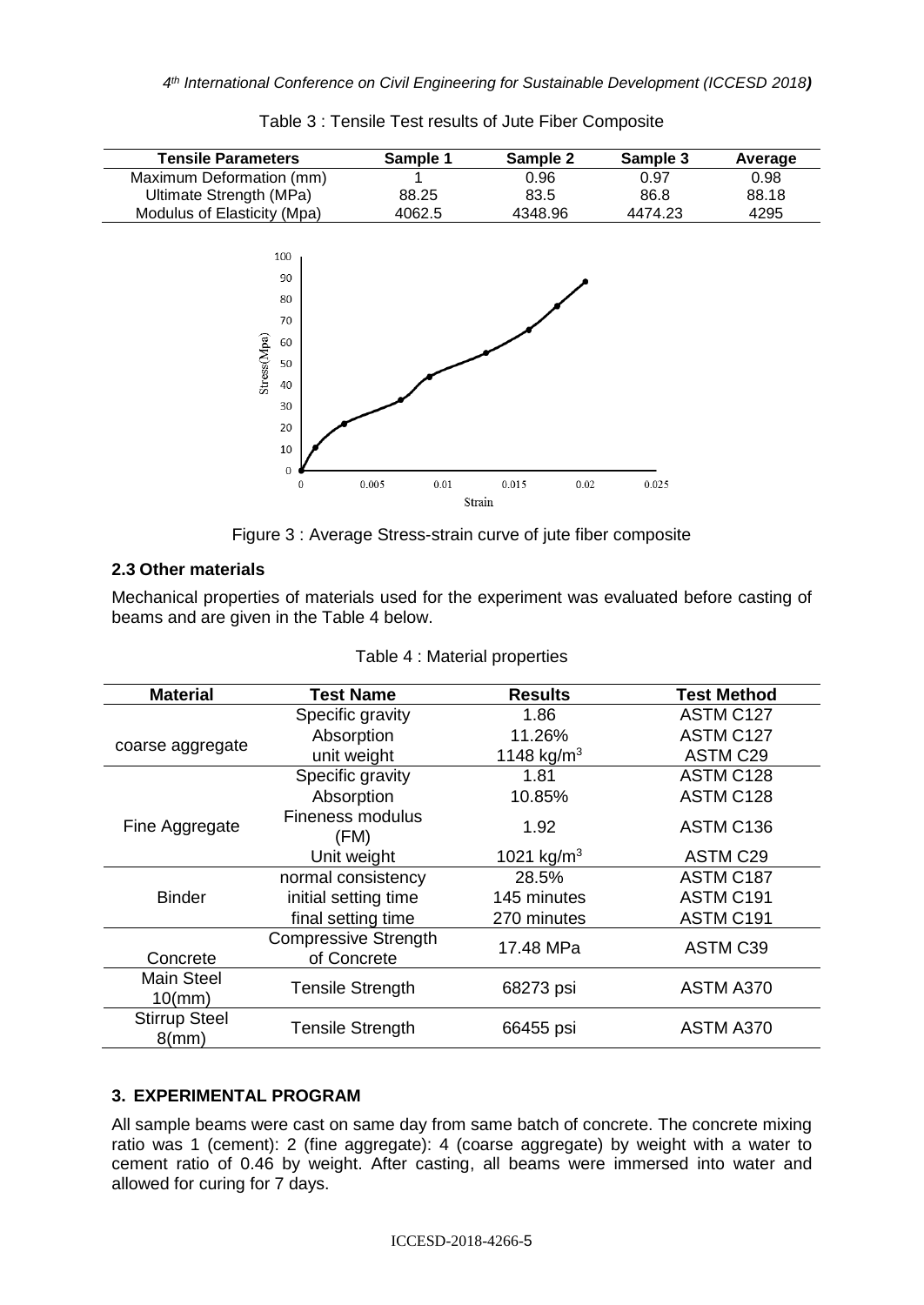All three beams, the reference beam (RB), fully wrapped beam (FW) and strip wrapped beam (SW) were tested in a loading frame under single point loading. Beam was simply supported and a dial gauge was placed exactly under the midpoint of the beam as shown in Figure 4. Load was applied by a hydraulic jack which has a self-weight of 25kg.



Figure 4 : Schematic Diagram and image of Experimental Setup.

The value of load noted in KN and corresponding readings from dial gauge were recorded at 2KN load increment. Load was applied until the crack initiated in tension zone and the corresponding cracking load was recorded. Beams were cracked to replicate a damaged beam.

Similarly, load equal to the cracking load of the beam RB was also applied to the other two beams, namely FW and SW. Summary of woven jute fiber wrapping configuration of beams are presented in Table 5.

| <b>Beam</b><br><b>Name</b> | Wrapping<br>configuration                                    | <b>Strengthening</b><br>material | <b>Model beam</b><br>designation | Type of<br>strengthening                              | <b>Strengthening</b><br>scheme      |
|----------------------------|--------------------------------------------------------------|----------------------------------|----------------------------------|-------------------------------------------------------|-------------------------------------|
| Reference<br>Beam          | Nil                                                          | Nil                              | <b>RB</b>                        | No<br>strengthening                                   | Nil                                 |
| Beam 1                     | Full length wrapping,<br>single layer Jute FRP               | <b>JFRP</b>                      | <b>FW</b>                        | Flexural<br>strengthening<br>using jute<br><b>FRP</b> | $U - W$ rap,<br>three sided<br>wrap |
| Beam 2                     | Strip wrapping, single<br>layer<br>6" strips at 8" C/C<br>ШШ | <b>JFRP</b>                      | <b>SW</b>                        | Flexural<br>strengthening<br>using jute<br><b>FRP</b> | $U - W$ rap,<br>three sided<br>wrap |

Finally, the beams were removed from loading frame and were kept in a simply supported condition. Beam FW and SW were then ready for strengthening with woven jute fibers. Surface of Beam FW & Beam SW was being roughen by scraping weir brush and dust was removed. Heat treated Woven Jute Fiber fabric was cut in necessary dimension. Standard adhesive resin and hardener were mixed thoroughly to prepare the epoxy resin. A layer of Epoxy Resin was applied on the surface of Beams by paint brush. One ply of woven jute fiber fabric was applied as U wrapping in two different orientations, as shown in Figure 5.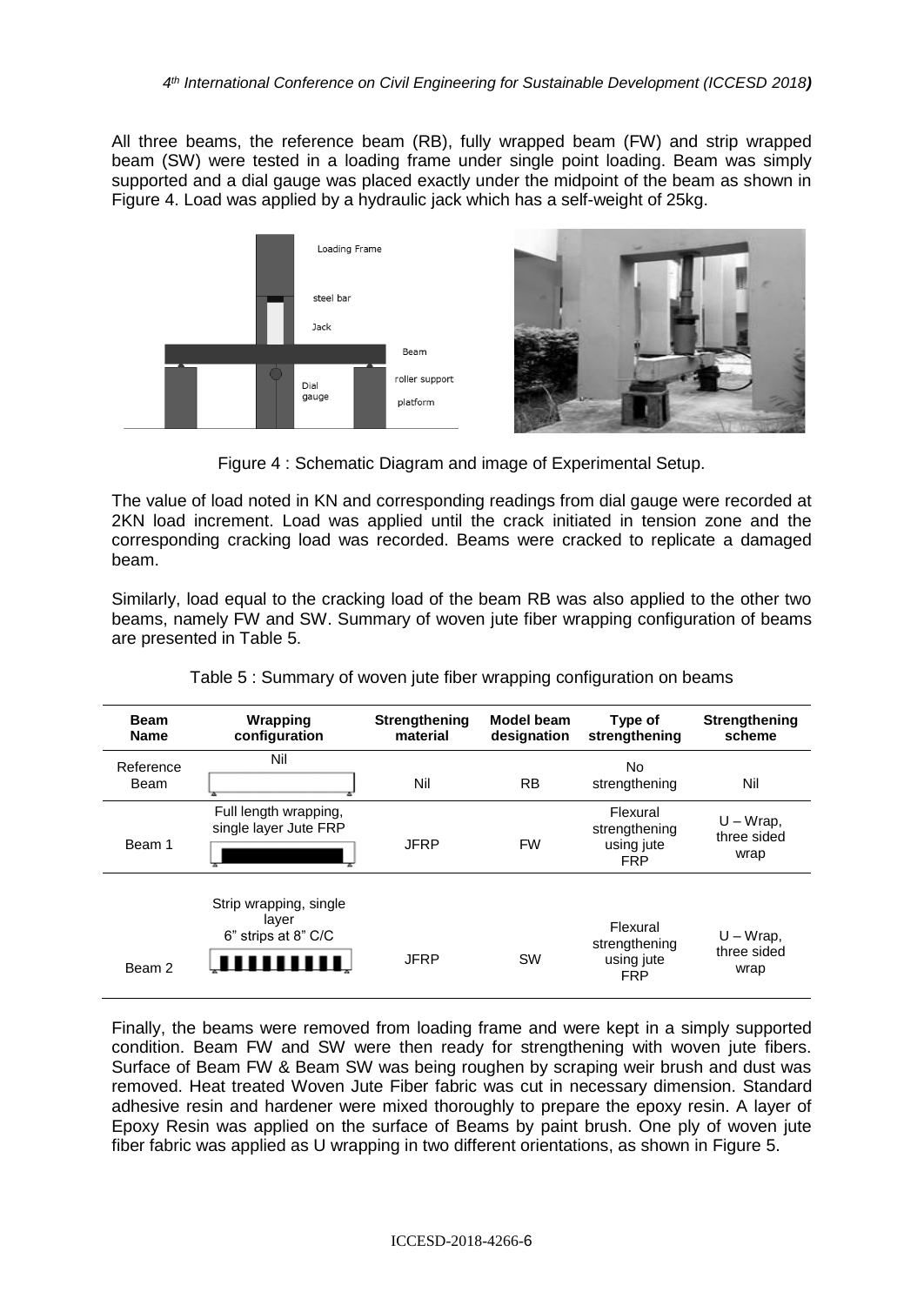

Figure 5 : Beams after wrapping with woven jute fiber

Single piece of Woven Jute Fiber was applied on three surfaces of beam FW. 6inch strips of woven jute fiber were applied on surface of Beam SW maintaining 2-inch gap between each strip to keep the 25% of total surface area of beam uncovered. Then another layer of resin was applied again on the woven jute fiber. Beams were kept 24 hours in simply supported condition to attain full bond strength between beams and woven jute fiber composites.

Next all beams were taken to loading frame and load was applied as previous experimental setup till ultimate failure. Beams after ultimate failure are shown in figure 6. The values of load were recorded in KN and corresponding readings from dial gauge were recorded at 2KN load increment.



Figure 6 : (a) Beam FW and (b) SW after Failure

# **4. RESULTS AND DISCUSSIONS**

All beams were tested in loading frame in the premises of Department of Civil Engineering, KUET. Loads were applied precisely in mid-span by hydraulic jack. Following Table 6 shows the ultimate capacity of all three beams in MPa and maximum deflection in mm.

| <b>Sample</b>      | <b>Ultimate Capacity (MPa)</b> | <b>Maximum Deflection (mm)</b> |
|--------------------|--------------------------------|--------------------------------|
| Reference beam     | 17.51                          | 9.94                           |
| Full Wrapped (FR)  | 22.65                          | 13.8                           |
| Strip Wrapped (SR) | 24.40                          | 14.79                          |

| Table 6 : Test Results of Reference Beam |
|------------------------------------------|
|------------------------------------------|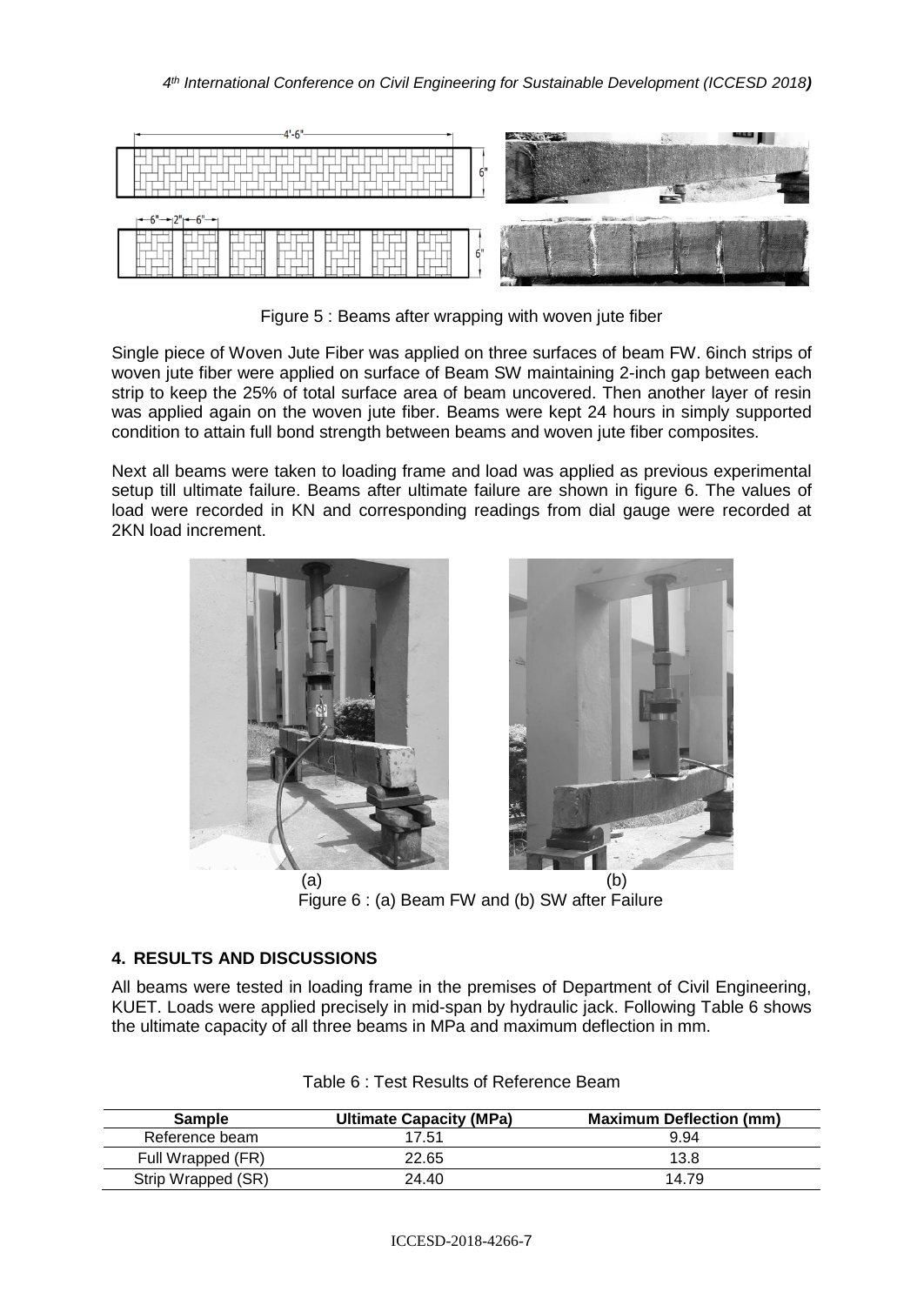The load vs. deflection curves for the beams are shown in the Figure 7(a). The graph illustrates the variation of deflection with load at 2KN load interval. From the graph, the ultimate load carrying capacity of the reference beam is found to be 20KN and maximum deflection is 9.94mm. For the beams FR and SR strengthened with woven jute fiber composites, the graph illustrates the variation of deflection with load at 2kN load interval. From the graph, the ultimate load carrying capacity of two beams are found to be 28kN and 26kN and maximum deflections are 13.8mm and 14.79mm, respectively.



 $\rightarrow$ Beam 1 (Control)  $\rightarrow$  Beam 2 (Strip Wrap) -Beam 3 (Full wrap)





Figure 8 : Comparison of Ultimate Capacity(Mpa)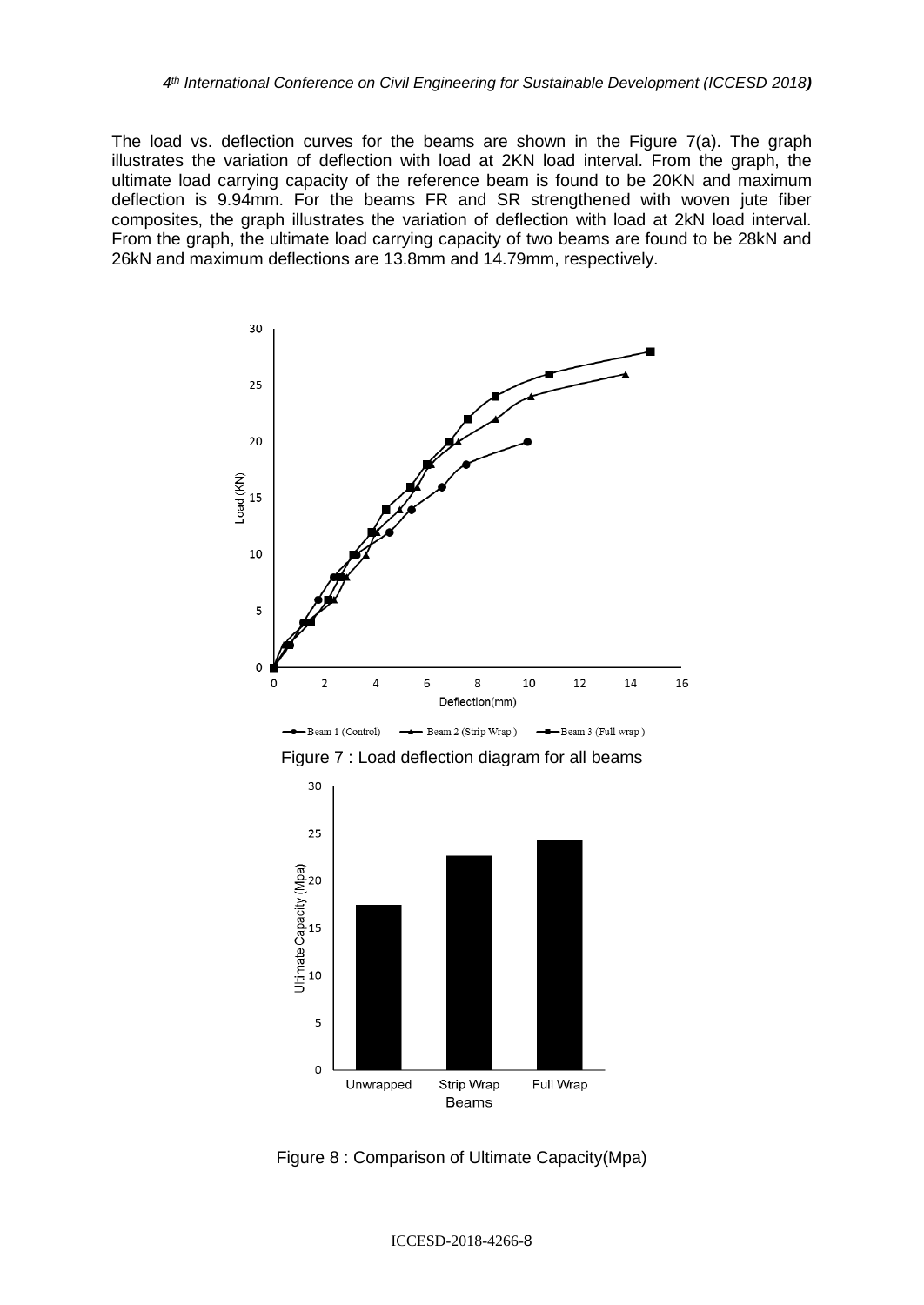Figure 7 shows that deflection of beams decreases due to woven jute fiber wrap and bar diagram (Figure 8)) shows a comparison among the ultimate capacity of all three beams. The ultimate strength increases about 40% for full wrap configuration beam (FW) than that of the unwrapped control beam (RB) where the ultimate strength increases about 30% for strip wrap configuration beam (SW) than that of the unwrapped beam which was taken as control.

## **5. CONCLUSIONS**

The experimental work was aimed to find out the efficiency of woven jute fiber composites for strengthening cracked reinforced concrete beam. The ultimate load carrying capacity of RCC beams is greatly influenced by the use of woven jute fiber composites. Full wrap configuration of woven jute fiber increased 40% of the unwrapped ultimate capacity of reference beam where only 25% ultimate capacity was increased due to Strip Wrap configuration. Considering the relative cost of woven jute fiber, CFRP and GFRP woven jute fiber is much more cost effective than the other available strengthen material. Considering the percentage increase in strength for other strengthening technique like CFRP or GFRP, woven jute fiber fabric is not as much effective. However, considering price and availability of Jute fiber, it could be used very efficiently instead of artificial polymer fiber composites like CFRP or GFRP for strengthening of damaged reinforced beams. A full wrapping technique is recommended as it increases strength considerably higher than strip wrapping technique and costing is not high at all.

# **REFERENCES**

- Alva Peled, A. B. (2000). Geometrical characteristics and efficiency of textile fabrics for reinforcing cement composites. *Cement and Concrete Research*, 781-790.
- Andressa Cecília Milanese, M. O. (2011). Mechanical behavior of natural fiber composites. *Procedia Engineering*, 2022-2027.
- Dundu, M. (2011). Strengthening of concrete slabs using bonded steel plates. *International Conference on Steel and Composite Structures*, 78-92.
- Jochen Gassan, A. K. (1999). Possibilities for improving the mechanical properties of jute/epoxy composites by alkali treatment of rebres. *Composites Science and Technology*, 1303-1309.
- John Summerscales, N. P. (2010). A review of bast fibres and their composites. Part 2 Composites. *Composites: Part A*, 1336-1344.
- olga koronthalyova, & olga koron, l. m. (2005). Effect of presence of salt on hygric performance of ceramic bricks. 52-60.
- Parthraj R. Puranik, D. A. (2014). Use of Woven Fabrics for Strengthening of Reinforced Concrete Beams. *Journal of Engineering Research and Applications*, 52-58.
- Reddy, T. S. (2013). Strengthening of RC beams in flexure using natural jute fibre textile reinforced composite system and its comparative study with CFRP and GFRP strengthening systems. *International Journal of Sustainable Built Environment*, 41-55.
- S.V. Joshi, L. D. (2004). Are natural fiber composites environmentally superior to glass fiber reinforced composites? *Composites: Part A*, 371-376.
- T. Munikenche Gowda, A. N. (1999). Some mechanical properties of untreated jute fabricreinforced polyester composites. *Composites: Part A*, 277-284.
- Tara Sen, H. N. (2013). Pretreatment of Woven Jute FRP Composite and Its Use in Strengthening of Reinforced Concrete Beams in Flexure. *Advances in Materials Science and Engineering*, 15-30.
- ASTM D638-03, Standard Test Method for Tensile Properties of Plastics, ASTM International, West Conshohocken, PA, 2003, [www.astm.org](https://www.astm.org/)

ICCESD-2018-4266-9

ASTM C127-15, Standard Test Method for Relative Density (Specific Gravity) and

 Absorption of Coarse Aggregate, ASTM International, West Conshohocken, PA, 2015, [www.astm.org](http://www.astm.org/)